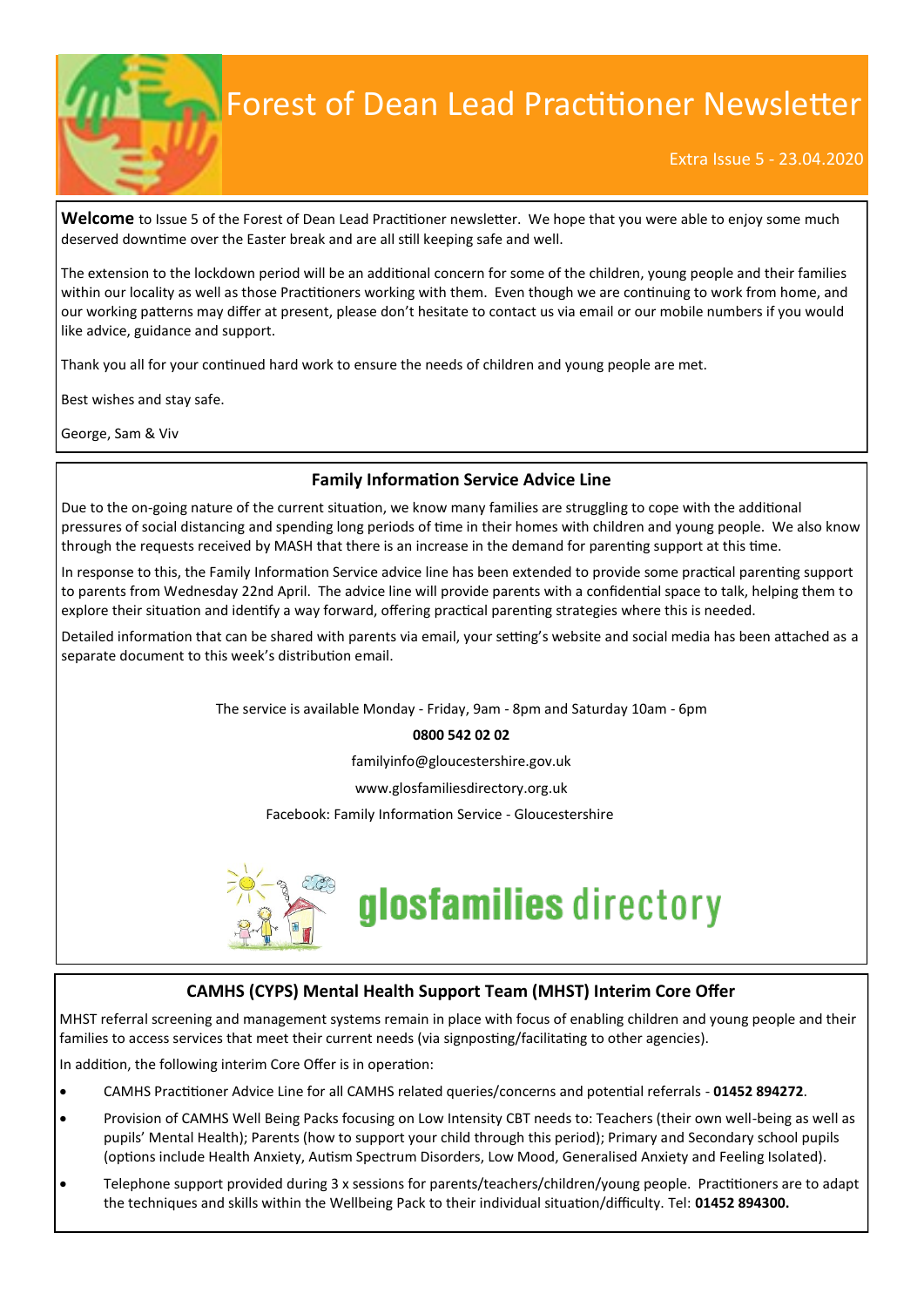

Sadly the stresses of Covid-19 mean that the risk of babies being shaken or abusive head trauma (AHT) is increased.

The GSCE would like to raise the importance of getting the ICON message out to all those who work with families with babies and particularly fathers/males as the current situation severely increases the risk of babies being shaken:

- 1. AHT is often triggered by a caregiver's lack of ability to cope with a crying baby.
- 2. Risk is increased at times of stress within families.
- 3. There is an association between economic hardship and the incidences of AHT.

#### **The Challenges of Covid-19**

The ability to cope with stress depends on the controllability of the stressor. The measures to contain and delay the spread of Covid-19 are already presenting major stressors for families, which the cannot control e.g.

- Loss of income.
- Self-isolation with children and potentially at risk adults.
- Social distancing restrictions on activities which might lesson stress (e.g. sports, social engagement and celebrations).
- Social distancing restrictions on activities which might enhance support and coping (e.g. support groups, children/baby groups and classes, baby clinics).

The national ICON Steering Group has been working hard to enhance the 'ICONCope' website with new videos and information and has also been successful in having ICON rolled out to all midwifery departments as part of the national COVID-19 response.

It is vital that all those who work to protect babies and support families know about ICON, the risk factors and the ICON message and that they promote the website and information about ICON to colleagues and families.

To find out more, please visit **www.iconcope.org**

**I**nfant crying is normal and it will stop!

**C**omfort methods can sometimes soothe the baby and the crying will stop.

It's **O**k to walk away if you have checked the baby is safe and the crying is getting to you.'

**N**ever, ever shake or hurt a baby.

# **Kingfisher Treasure Seekers**

Treasure Seekers have launched a webchat (via their website) for general enquiries or just a friendly chat for anyone that wants to interact but is struggling to make connections with people.

This is in addition to their existing social media channels, which have daily posts with positive and upbeat content and encouraging participation wherever they can.